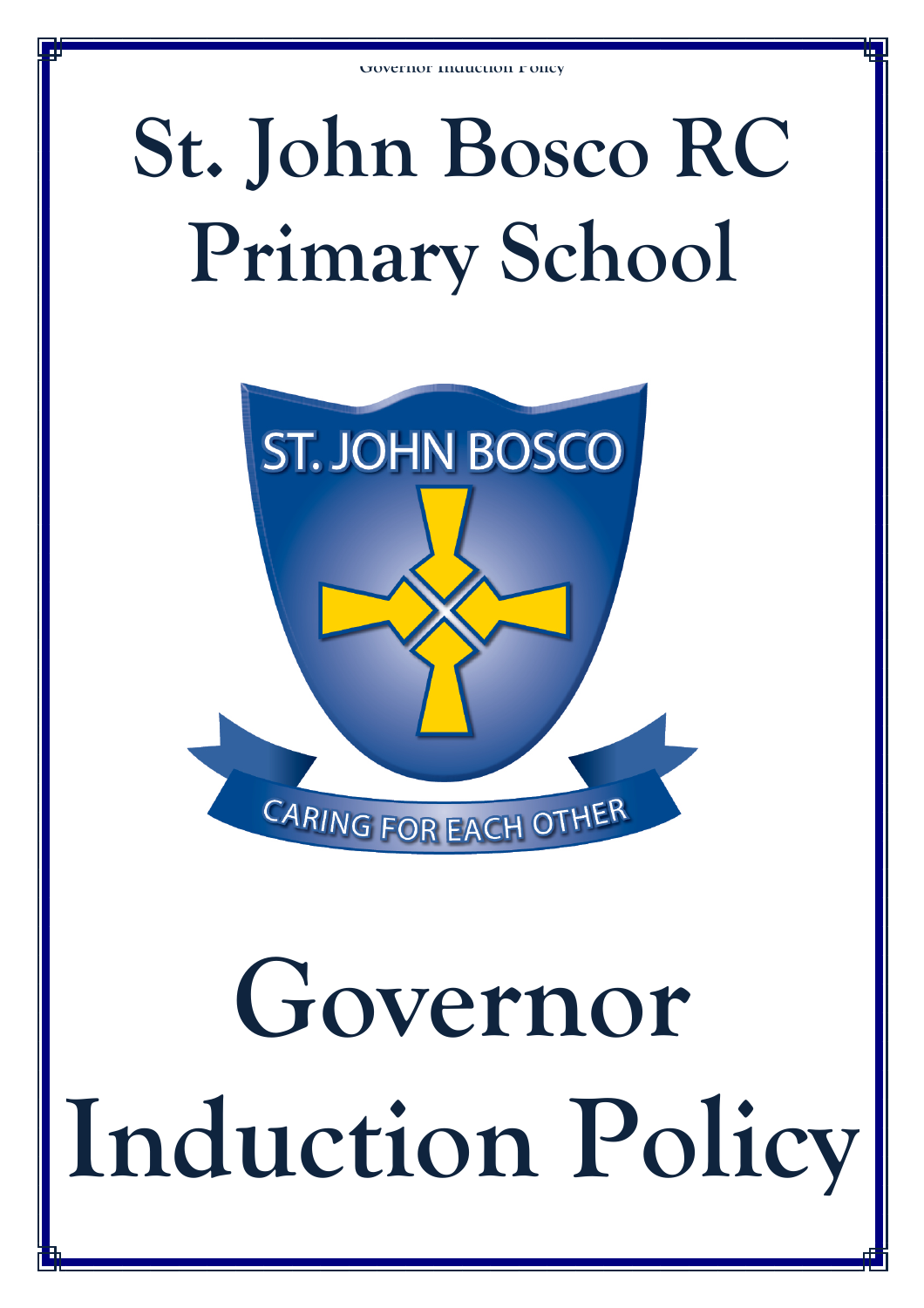**Governor Induction Policy** 

### **CONTENTS**

#### **Policy**

• Introduction

#### **Sections**

- Purpose
- Induction Details
- New Governor Checklist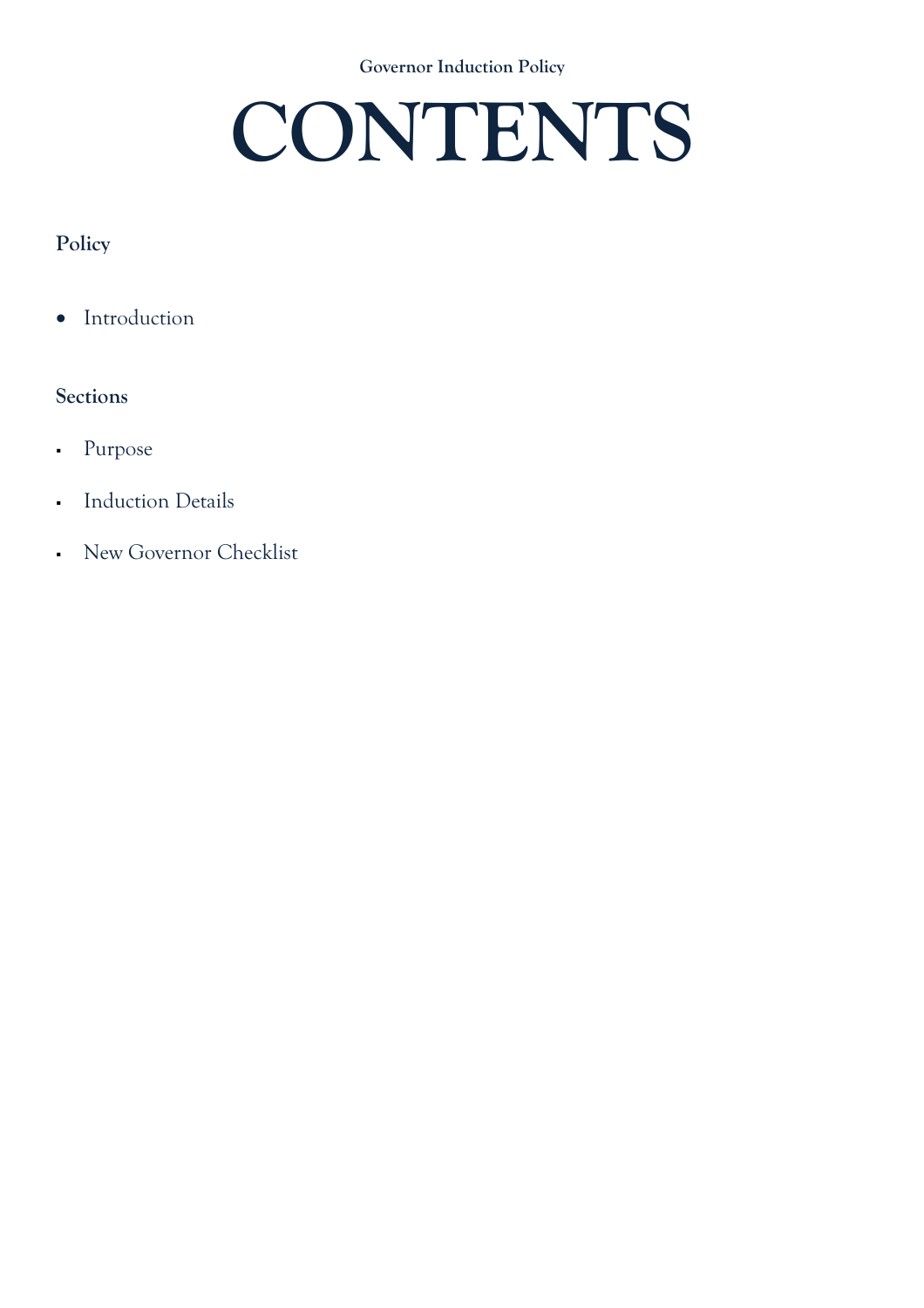#### **Introduction**

The Governing Body and Headteacher believe it is essential that all new governors receive a comprehensive induction package covering a broad range of issues and topics. There is a commitment to ensure that the new governors are given the necessary information and support to fulfil their role with confidence. The process is seen as an investment, leading to more effective governance and retention of governors.

#### **Purpose**

- to welcome new governors to the Governing Body and enable them to meet other members
- to encourage new governors to visit the school to experience its atmosphere and understand its ethos
- to meet the Head Teacher, staff and pupils
- to explain the partnership between the Head Teacher, school and Governing Body
- to explain the role and responsibilities of governors
- to explain how the Governing Body and its committees work
- to enable new governors to join the committee(s) of their choice
- to give background material on the school and current issues
- to enable new governors to ask questions about their role and/or the school.

#### **New governors will:**

- be welcomed to the Governing Body by the Chair
- be invited by the Head Teacher to visit the school
- have the opportunity to tour the school and meet staff and children
- receive an informal briefing on the school from the Head Teacher
- have the opportunity to meet informally with an existing governor who then acts as their mentor
- be accompanied by their mentor to their first full Governing Body meeting
- have the opportunity to review their first meeting with the mentor.

#### **New governors will receive from Governor Support:**

- the new governor induction pack
- the instrument of government which notes the composition of the governing body
- a DBS application form
- a governor details form
- an eligibility form
- a membership list for the governing body
- the code of conduct for the governing body
- the committee structure, terms of reference and membership for the governing body
- the Governor Support Service Development Directory
- copy of the most recent Governor Support Service newsletter

#### **New governors will receive from the school:**

- the school profile
- the school prospectus
- recent school newsletters
- a calendar of school events
- the school improvement plan (SIP)
- the school's latest OfSTED report
- a full list of staff and the staffing structure
- copies of the key policy statements including the school visits policy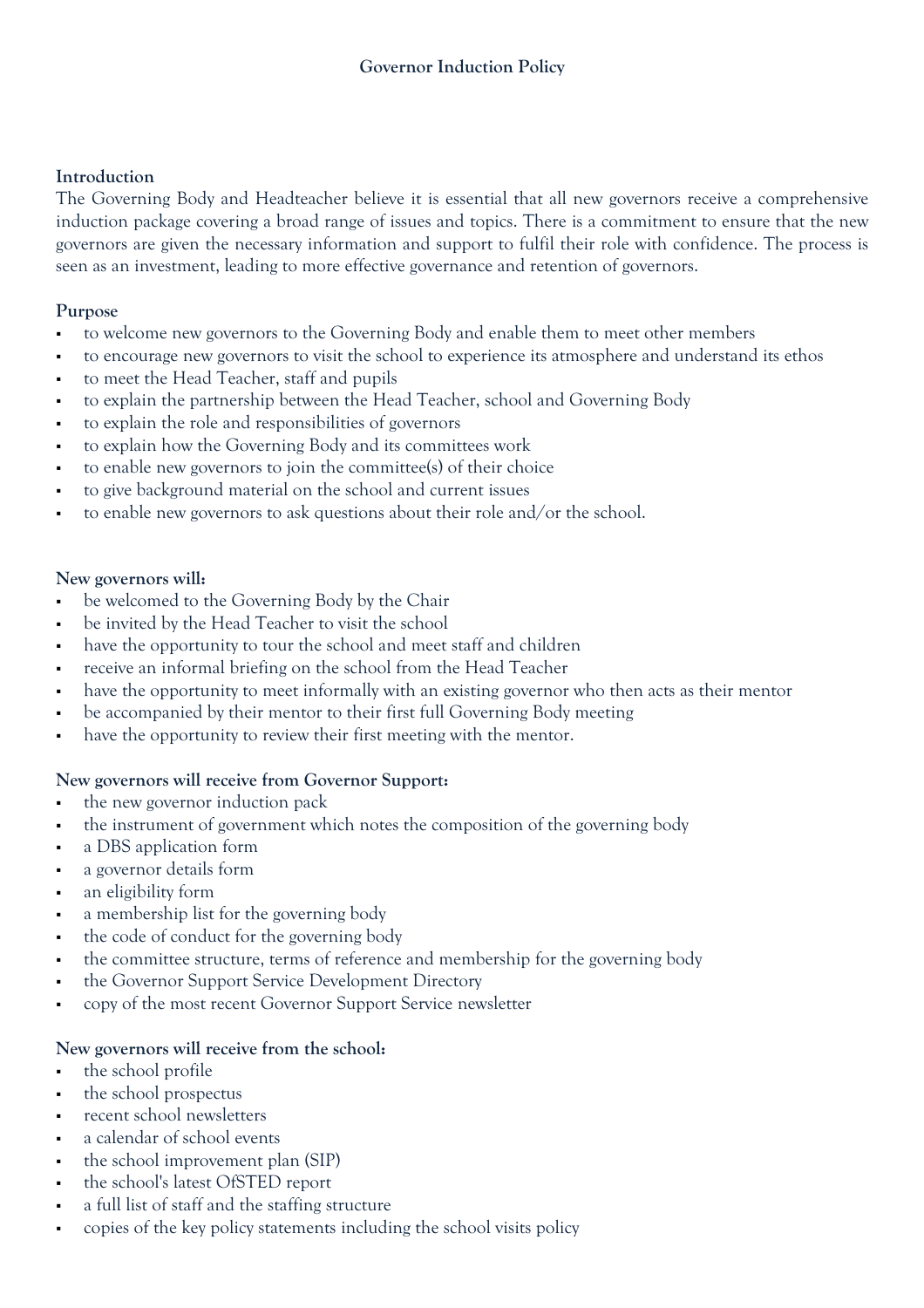#### **Governor Induction Policy**

- a full set of papers from the last full governing body meeting
- details of how to contact the other governors
- details of how to contact the school including the email address.

#### **Foundation Governors will receive from the Diocese:**

 information about governing a catholic school an invitation to attend training

#### **Areas the Head Teacher will cover include:**

- **background to the school**
- current issues facing the school
- visiting the school
- the relationship between the Head Teacher and Governing Body.

#### **Areas that the mentor will cover include:**

- an overview of the governor's role
- how the full Governing Body and committee meetings are conducted
- how to propose agenda items
- Governor training.